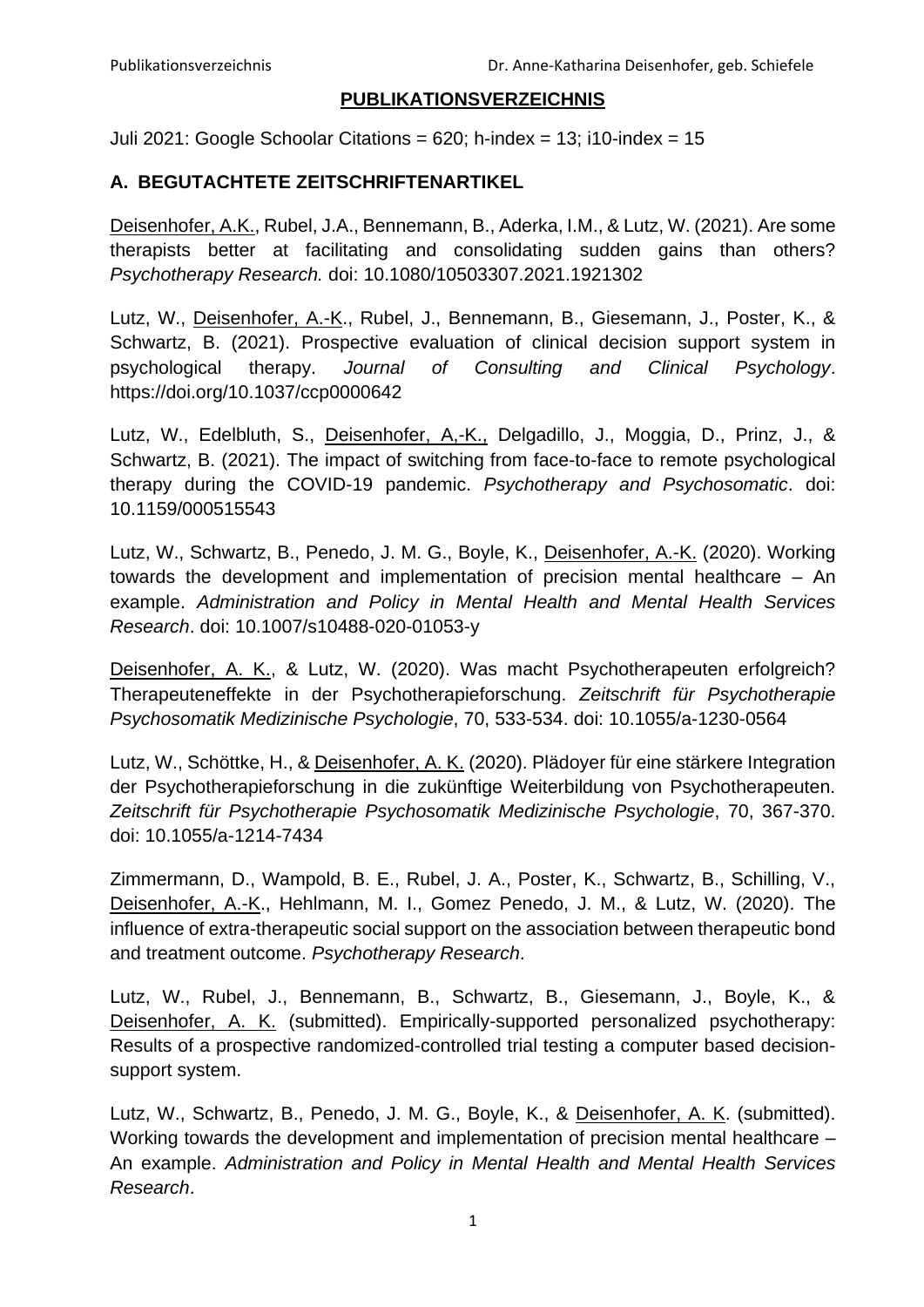Deisenhofer, A. K., Boyle, K., & Lutz, W. (2019). Evidenzbasierte-personalisierte Psychotherapie: psychometrisches Feedback in der Praxis. *PiD-Psychotherapie im Dialog, 20*(04), 28-33.

Lutz, W., Rubel, J. A., Schwartz, B., Schilling, V., & Deisenhofer, A. K. (2019). Towards integrating personalized feedback research into clinical practice. Development of the Trier Treatment Navigator (TTN). *Behaviour Research and Therapy*, 120, 103438.

Lutz, W., Clausen, S. A., & Deisenhofer, A. K. (2019). Perspektiven einer evidenzbasierten und personalisierten Psychotherapie: Der Trierer Therapie Navigator (TTN). *Zeitschrift für Klinische Psychologie und Psychotherapie*.

Paulick, J., Rubel, J. A., Deisenhofer, A. K., Schwartz, B., Thielemann, D., Altmann, U., Boyle, K., Strauss, B., & Lutz, W. (2018). Diagnostic features of nonverbal synchrony in psychotherapy: Comparing depression and anxiety. *Cognitive Therapy and Research*. doi: https://doi.org/10.1007/s10608-018-9914-9

Deisenhofer, A. K., Delgadillo, J., Rubel, J. A., Böhnke, J. R., Zimmermann, D., Schwartz, B., & Lutz, W. (2018). Individual treatment selection for patients with post-traumatic stress disorder. *Depression and Anxiety*. doi: https://doi.org/10.1002/da.22755

Lutz, W., Zimmermann, D., Müller, V. N., Deisenhofer, A. K., & Rubel, J. A. (2017). Randomized controlled trial to evaluate the effects of personalized prediction and adaptation tools on treatment outcome in outpatient psychotherapy: study protocol. *BMC Psychiatry, 17*(1), 306. doi: https://doi.org/10.1186/s12888-017-1464-2

Paulick, J., Deisenhofer, A. K., Ramseyer, F., Tschacher, W., Boyle, K., Rubel, J., & Lutz, W., (2017) Nonverbal synchrony: A new approach to better understand psychotherapeutic processes and drop-out. *Journal of Psychotherapy Integration*. doi: http://dx.doi.org/10.1037/int0000099

Rubel, J. A., Zimmermann, D., Deisenhofer, A. K., Müller, V., & Lutz, W. (2017). Nutzung von psychometrischem Feedback als empirische Unterstützung des Supervisionsprozesses bei Ausbildungstherapien. *Zeitschrift für Klinische Psychologie und Psychotherapie, 46*(2), 1-14. doi: https://doi.org/10.1026/1616-3443/a000413

Schiefele, A. K., Lutz, W., Barkham, M., Rubel, J., Böhnke, J., Delgadillo, J., ... & Lambert, M. J. (2017). Reliability of therapist effects in practice-based psychotherapy research: A guide for the planning of future studies. *Administration and Policy in Mental Health and Mental Health Services Research, 44*(5), 598-613. doi: 10.1007/s10488-016-0736-3

Lutz, W., Schiefele, A.-K., Wucherpfennig, F., Rubel, J., & Stulz, N. (2016) Clinical effectiveness of cognitive behavioral therapy for depression in routine care: A propensity score based comparison between randomized controlled trials and clinical practice. *Journal of affective disorders*, 189, 150-158. doi:10.1016/j.jad.2015.08.072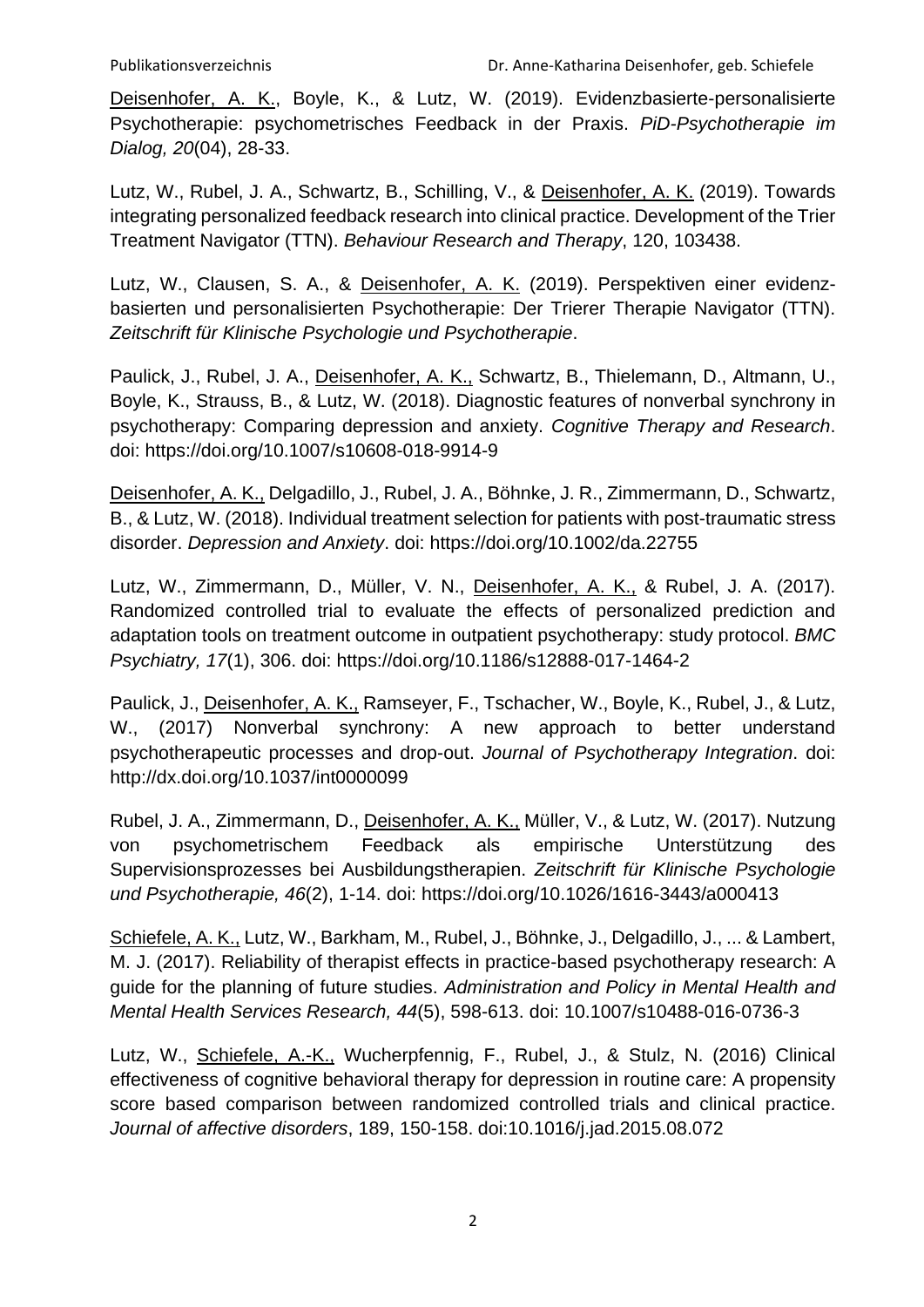Atzil-Slonim, D., Bar-Kalifa, E., Rafaeli, E., Lutz, W., Rubel, J., Schiefele, A. K., & Peri, T. (2015). Therapeutic Bond Judgments: Congruence and Incongruence. *Journal of consulting and clinical psychology, 83(4)*, 773-784.

Lutz, W., Rubel, J., Schiefele, A.-K., Zimmermann, D., Böhnke, J.R., & Wittmann, W.W. (2015). Feedback and therapist effects in the context of treatment outcome and treatment length. *Psychotherapy research*. doi: 10.1080/10503307.2015.1053553

## **B. ABSTRACTS UND WISSENSCHAFTLICHE PRÄSENTATIONEN**

Deisenhofer, A.K., Bennemann, B., Aderka, I.M., & Lutz, W. (2021, June). Therapist effect on sudden gains: are some therapists better at creating sudden symptom improvements than others?. Paper presented at the 52. International Annual Meeting of the Society for Psychotherapy Research (SPR), online.

Deisenhofer, A.K., Meyer L., Wasserheß, J., Poster, K., Bennemann, B., Prinz, J., & Lutz, W. (2021, Mai). Vermittlung psychotherapeutischer Fertigkeiten durch die Arbeit mit Simulationspatient\*innen – Die Evaluation einer innovativen Lehrmethode im universitären Kontext. Vortrag gehalten beim 38. Symposium der Fachgruppe Klinische Psychologie und Psychotherapie der Fachgruppe Klinische Psychologie und Psychotherapie der Deutschen Gesellschaft für Psychologie (DGPs), online.

Deisenhofer, A.K., Schmitten, M., & Lutz, W. (2019, July). How research on therapist effects can support modern treatments: self-confidence in critical treatment parameters as a therapist factor. Paper presented at the 9th World Congress of Behavioural and Cognitive Therapies, Berlin, GER.

Deisenhofer, A.-K. & Lutz, W. (2018, May). Personalisierte Behandlungszuweisung im Kontext von Ausbildungsforschung [Personalized treatment selection in the context of  $clinical$  training]. Paper presented at the  $36<sup>th</sup>$  Symposium of the Chapter for Clinical Psychology and Psychotherapy of the German Psychological Association (DGPs), Landau, GER.

Deisenhofer, A.-K. (2018, April). Therapist effects in naturalistic settings. Paper presented at the INSPIRE Meeting, Leiden, NL.

Deisenhofer, A.-K., Delgadillo, J., Rubel, R., Böhnke, J., Zimmermann, D., Schwartz, B., & Lutz, W. (2018, March). Personalisierte Behandlungszuweisung für PTBS Patienten [Personalized treatment selection for patients with PTSD]. Paper presented at the 30th Congress for Clinical Psychology, Psychotherapy and Counseling (DGVT), Berlin, GER.

Deisenhofer, A.-K., & Lutz, W. (2018, March). Optimierung der Psychotherapie der Depression: Personalisierung statt Verfahrensinflation [Optimization of psychotherapy for depression.]. Paper presented at the 30th Congress for Clinical Psychology, Psychotherapy and Counseling (DGVT), Berlin, GER.

Zimmermann, D., Müller, V., Rubel, J. A., Deisenhofer, A.-K., & Lutz, W. (2018, March). Nutzung von psychometrischem Feedback in Ausbildung und Supervision [Psychometric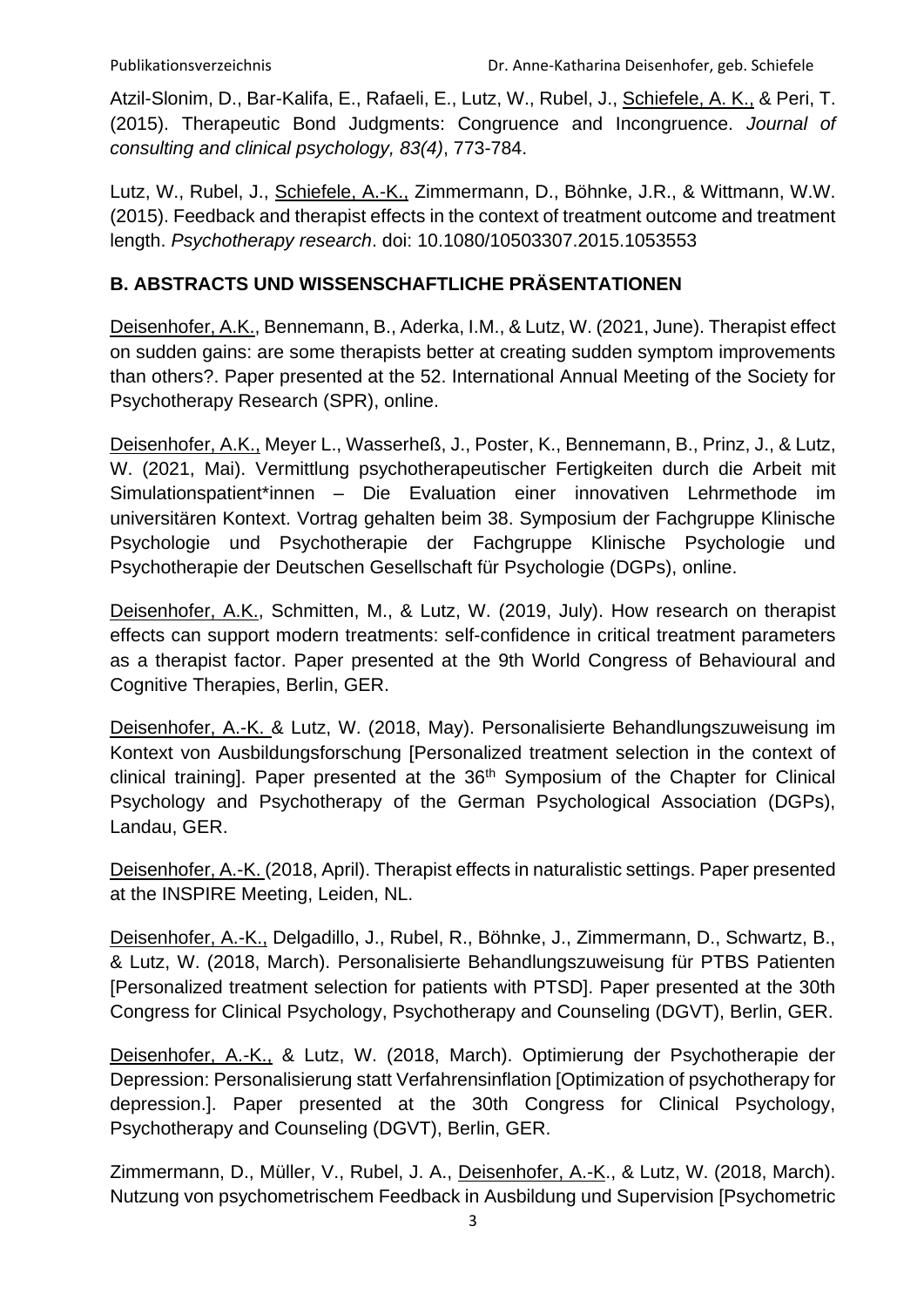feedback in clinical training and supervision]. Paper presented at the 30th Congress for Clinical Psychology, Psychotherapy and Counseling (DGVT), Berlin, GER.

Schwartz, B., Paulick, J., Rubel, J., Deisenhofer, A.-K., & Lutz, W. (2018, March). Das Social Present von Patient-Therapeut-Dyaden als Prädiktor des frühen und abschließenden Therapieerfolgs [Attunement in patient-therapist dyads as predictor of therapy success]. Paper to be presented at the German Conference for Psychosomatic Medicine and Psychotherapy, Berlin, GER.

Schwartz, B., Paulick, J., Deisenhofer, A.-K., & Lutz, W. (2017, September). Nonverbal synchrony: The change in social present over the course of psychotherapy, and its relation to outcome. Paper presented at the 4th joint UK & European Chapters Conference of the Society for Psychotherapy Research (SPR), Oxford, UK.

Deisenhofer, A.-K., Delgadillo, J., Rubel, R., Böhnke, J., Zimmermann, D., Schwartz, B., & Lutz, W. (2017, September). Individual treatment selection for patients with posttraumatic stress disorders: Implications for clinical training. Paper presented at the 47th Congress of the European Association for Behavioural and Cognitive Therapies (EABCT), Ljubljana, SVN.

Deisenhofer, A.-K., & Wucherpfennig, W., Rubel, J., Hofman, S., & Lutz, W. (2017, September). Processes of Change after a Sudden Gain & Relation to Treatment Outcome - Evidence for an Upward Spiral. Paper presented at the 47th Congress of the European Association for Behavioural and Cognitive Therapies (EABCT), Ljubljana, SVN.

Deisenhofer, A.-K. & Lutz, W. (2017, July). The application of personalized predictions and empirical based clinical support tools. Paper presented at the 15th European Congress of Psychology (ECP), Amsterdam, NLD.

Schwartz, B., Paulick, J., Deisenhofer, A.-K., Tschacher, W., & Lutz, W. (2017, June). Nonverbal synchrony in psychotherapy: The social present of therapeutic dyads and its association with early treatment response. Paper presented at the 48th International Meeting of the Society for Psychotherapy Research (SPR), Toronto, Canada.

Schiefele, A.-K., & Lutz, W. (2016, February). Reliabilität von Therapeuteneffekten in naturalistischen Studien. [Reliability of therapist effects in naturalistic studies] Paper presented at the 29th Congress for Clinical Psychology, Psychotherapy and Counseling (DGVT), Berlin, GER.

Schiefele, A.-K., Rubel, J., & Lutz, W. (2015, June). Sample size recommendations for practice-based studies of therapist effects. Paper presented at the 46th International Meeting of the Society for Psychotherapy Research (SPR), Philadelphia, USA.

Lutz, W., Rubel, J., Schiefele, A.-K., & Zimmermann, D. (2015, June). Differential predictions of early treatment response and intervention strategies: A comparison of prediction models for personalized treatment selection. Paper presented at the 46th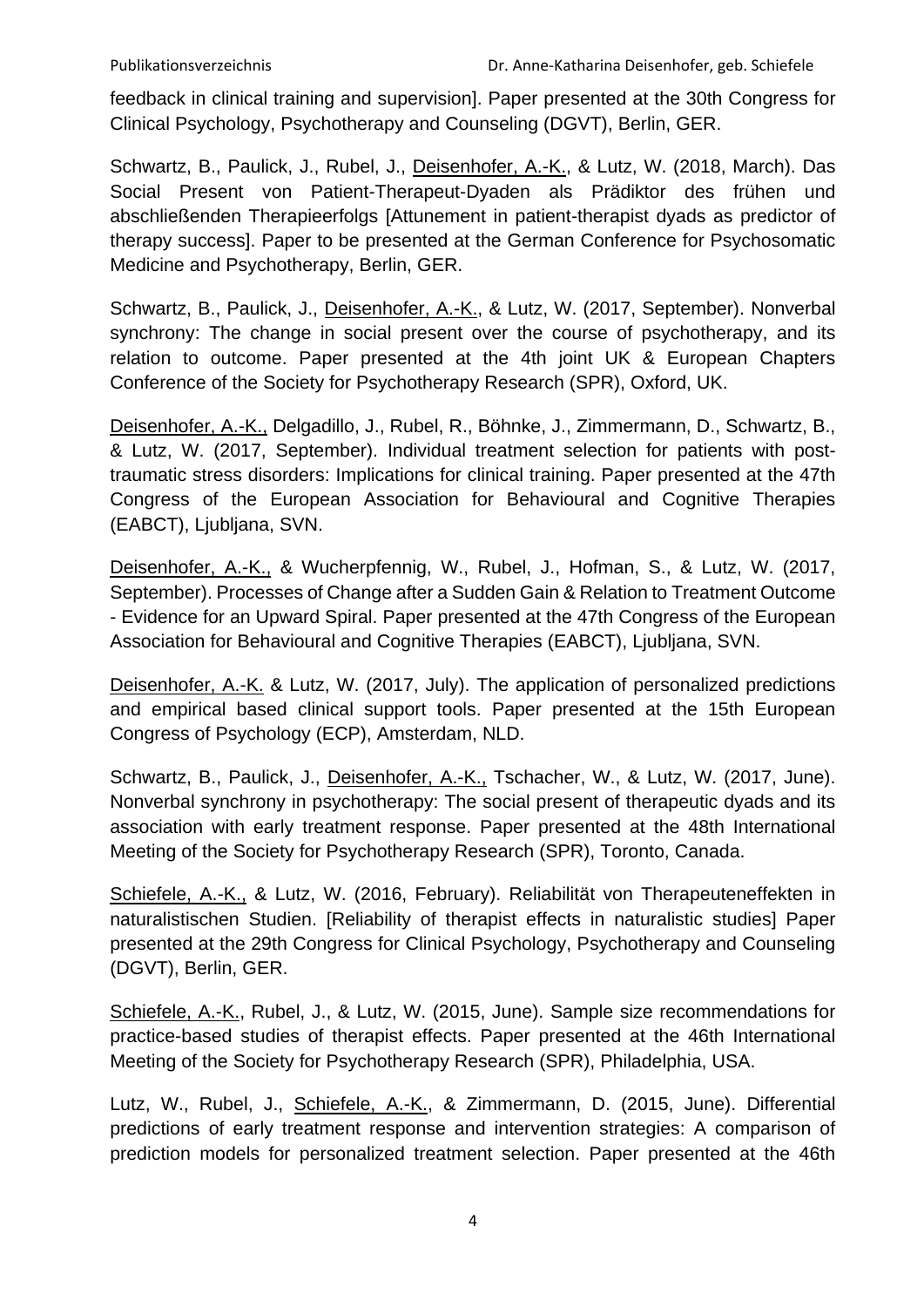International Meeting of the Society for Psychotherapy Research (SPR), Philadelphia, USA.

Refaeli, E., Lutz, W., Rubel, J., Schiefele, A.-K., & Peri, T. (2015, June). Therapeutic Bond Judgments: Congruence and Incongruence. Paper presented at the 46th International Meeting of the Society for Psychotherapy Research (SPR), Philadelphia, USA.

Schiefele, A.-K., Lutz, W., & Rubel, J. (2015, May). Welchen Einfluss auf die Variation von Therapeuteneffekten im naturalistischen Kontext haben verschiedene Stichprobenparameter? [What influence do sample size parameters have on the variation of therapist effects in the naturalistic context?] Paper presented at the 33rd Symposium of the Chapter for Clinical Psychology and Psychotherapy of the German Psychological Association (DGPs), Dresden, GER.

Lutz, W., Rubel, J., Zimmermann, D., & Schiefele, A.-K. (2015, May). Patientenorientierte Psychotherapieforschung in der Routine - Der Einfluss von frühen Veränderungen (early response) und Therapeuteneffekten auf das Therapieergebnis, die Therapielänge sowie Therapieabbruch bei depressiven Störungen und Angststörungen. [Patient-oriented psychotherapy rsearch in routine care – the influence of early response and therapist effects on treatment outcome, tretment length as well as drop-out for depressive patients and anxiety disorders.] Paper presented at the 33rd Symposium of the Chapter for Clinical Psychology and Psychotherapy of the German Psychological Association (DGPs), Dresden, GER.

Lutz, W., Rubel, J., & Schiefele, A.-K. (2014, September). Patientenorientierte Psychotherapieforschung – Der Einfluss des Therapeuten auf das Therapieergebnis und die Therapielänge. [Patient-oriented psychotherapy research – the influence of a therapist on treatment outcome and length.] Paper presented at the 49th Congress of the German Psychological Association (DGPs), Bochum, GER.

Schiefele, A.-K., Rubel, J. & Lutz, W. (2014, June). The extent of therapist effects in routine care – An investigation of contributing factors on 50thousand cases. Paper presented at the 45th International Meeting of the Society for Psychotherapy Research (SPR), Copenhagen, DEN.

Lutz, W., Rubel, J. & Schiefele, A.-K. (2014, June).Therapist and feedback effects in the context of treatment outcome, treatment length and drop out. Paper presented at the 45th International Meeting of the Society for Psychotherapy Research (SPR), Copenhagen, DEN.

Rubel, J., Lutz, W. & Schiefele, A.-K. (2014, June). Patterns of early change and the role of the therapist variable – Are some therapists faster than others? Paper presented at the 45th International Meeting of the Society for Psychotherapy Research (SPR), Copenhagen, DEN.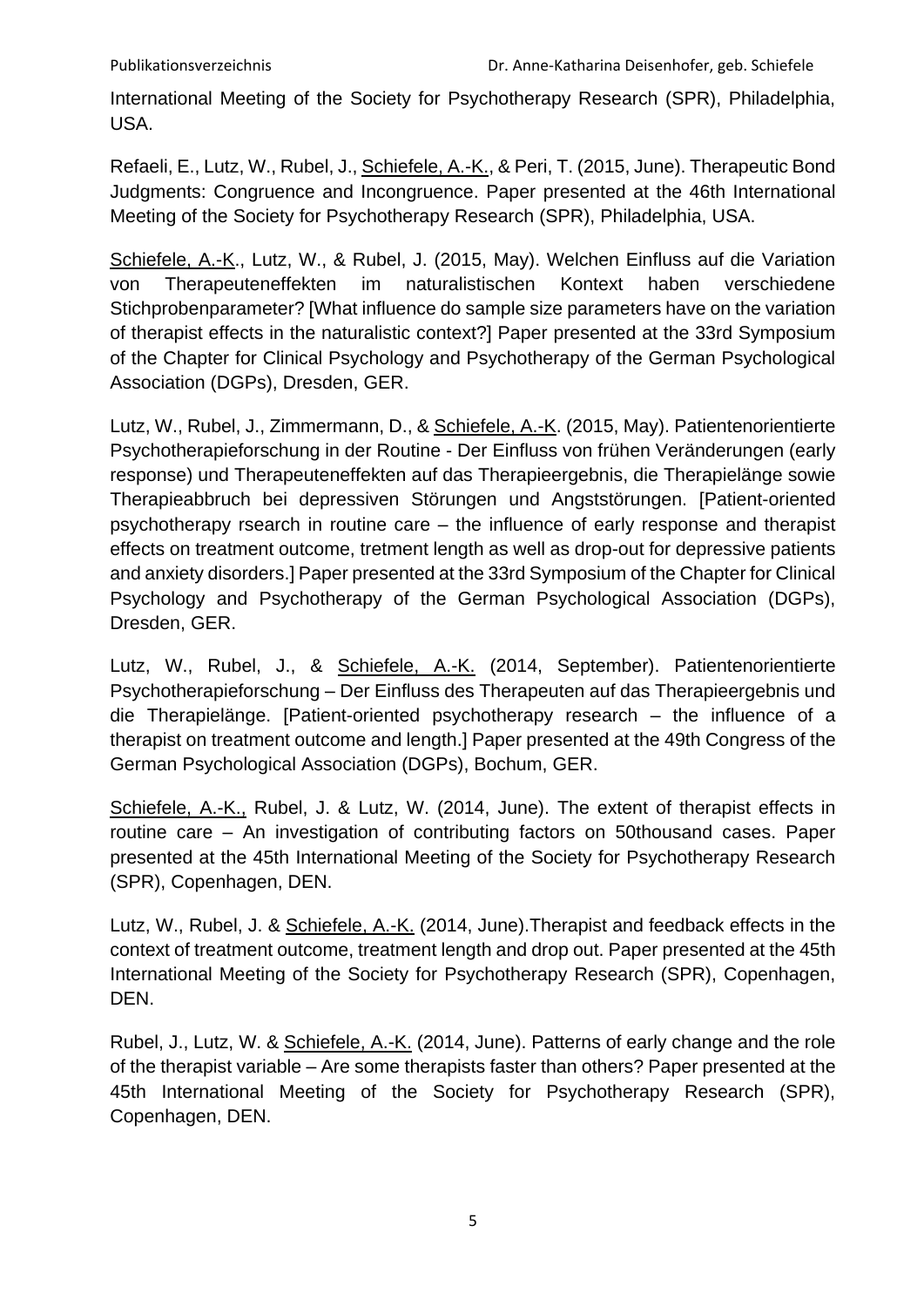Stulz, N., Schiefele, A.-K., Rubel, J. & Lutz, W. (2014, May). Comparing the efficacy and effectiveness of CBT in the treatment of depression. Paper presented at the 21th IFP World Congress "Psychotherapy Contributing to Global Health", Shanghai,CN.

Lutz, W., Rubel, J. & Schiefele, A.-K. (2014, May). Feedback und Therapeuteneffekte in der Psychotherapie: Zum Einfluss des Therapeuten auf das Therapieergebnis, die Therapielänge und Drop-out. [Feedback and therapist effects in psychotherapy: therapist influence on treatment outcome, treatment length and drop out.] Paper presented at the 32nd Symposium of the Chapter for Clinical Psychology and Psychotherapy of the German Psychological Association (DGPs), Braunschweig, GER.

Rubel, J., Schiefele, A.-K. & Lutz, W. (2014, May). Frühe Veränderungsmuster in der Psychotherapie unter Berücksichtigung der Therapeutenvariable: Taking therapists into account! [Early patterns of change in psychotherapy considering the therapist variable: Taking therapists into account!] Paper presented at the 32nd Symposium of the Chapter for Clinical Psychology and Psychotherapy of the German Psychological Association (DGPs), Braunschweig, GER.

Schiefele, A.-K., Rubel, J. & Lutz, W. (2014, May). Therapeuteneffekte: Eine Mehrebenen-Analyse der Varianzkomponenten anhand eines aggregierten Datensatzes mit fast fünfzigtausend PatientInnen. [Therapist effects: multilevel analysis of variance components on the basis of an aggregated dataset of approximately 50tousand cases.] Paper presented at the 32nd Symposium of the Chapter for Clinical Psychology and Psychotherapy of the German Psychological Association (DGPs), Braunschweig, GER.

Lutz, W., Rubel, J., & Schiefele, A.-K. (2014, March). Welchen Beitrag liefert der Therapeut zu einer gelungenen Therapie? Therapeuteneffekte, Feedback und patientenorientierte Psychotherapieforschung. [What is the contribution of a therapist to successful therapy? Therapist effects, feedback and patient-oriented psychotherapy research.] Paper presented at the German Congress of Psychosomatic Medicine and Psychotherapy (DKPM), Berlin, GER.

Schiefele, A.-K. & Lutz, W. (2014, March). Therapeuteneffekte – eine systematische Untersuchung von Einflussfaktoren. [Therapist effects – systematic investigation of predictor variables.] Paper presented at the 28th DGVT-Congress of Clinical Psychology, Psychotherapy and Counseling (DGVT), Berlin, GER.

Schiefele, A.-K., Rubel, J. , Böhnke, J. R., & Lutz, W. (2013, July). What determines the size of therapist effects? Investigating the effects of design and sample issues. Paper presented at the 44th International Meeting of the Society for Psychotherapy Research (SPR), Brisbane, AUS.

Lutz, W., Rubel, J., & Schiefele, A.-K. (2013, July). Therapist effects on treatment outcome and length within a large feedback study. Paper presented at the 44th International Meeting of the Society for Psychotherapy Research (SPR), Brisbane, AUS.